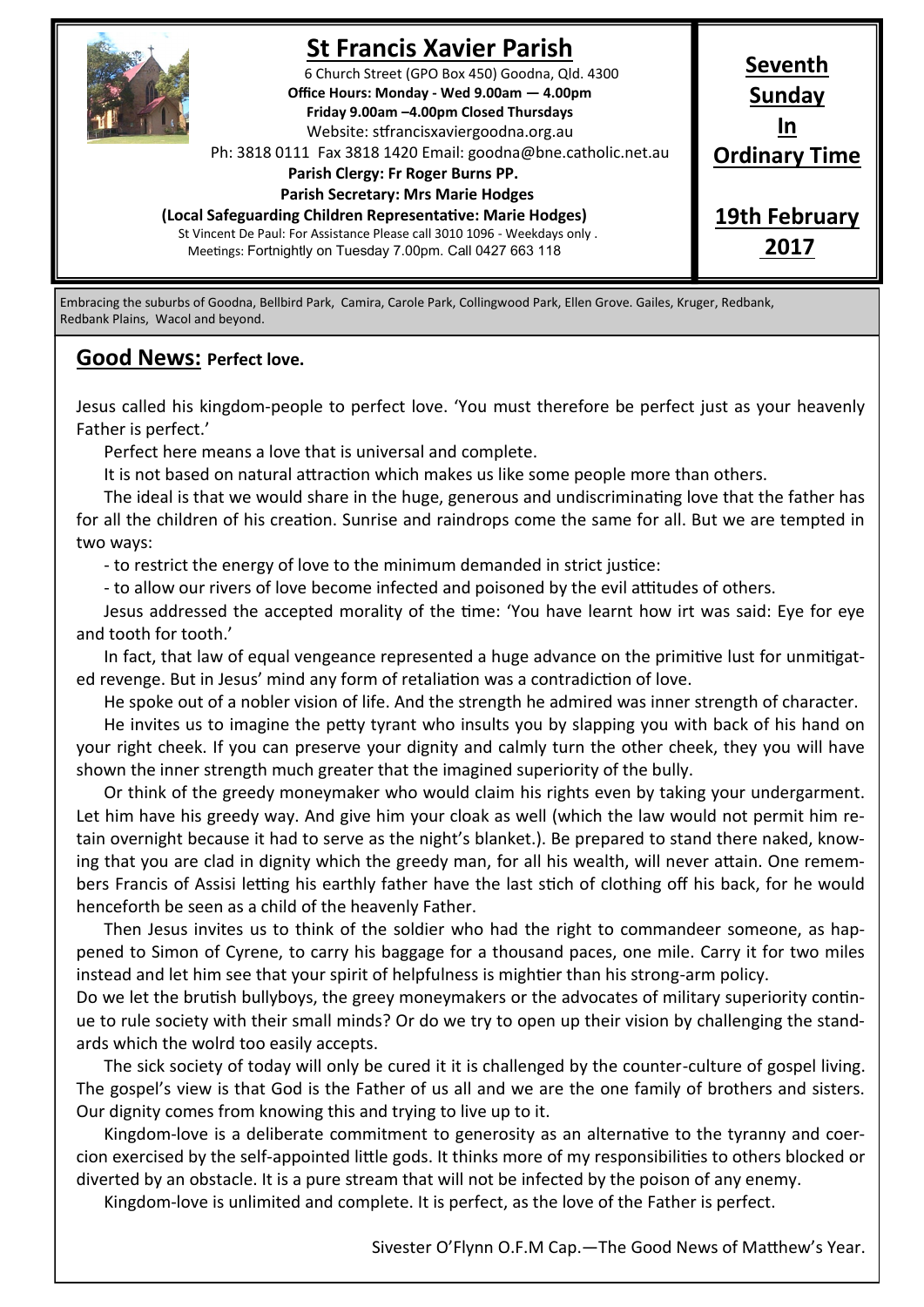**On next Wednesday (1st March) we begin the Season of Lent.** There will be two opportunities to receive ashes. There will be a Mass at 9.00am and 6.30pm.

Lent is a time of reflection on the great event which led to our becoming the children of God. The Archdiocesan Lenten Study course is entitled: 'Up from the Waters—the water that I will give will become in them a spring of water gushing up to eternal life (John 4:14)' There are study guides available at \$8.80 per copy, also a DVD and 2CDs Box set ay \$17.60. The materials are available from Evangelisation Brisbane. There is a form in the pergola for you to order the materials.

**Ash Wednesday (1st March) is a day of fasting and Abstinence.** The law of fasting binds those who have completed their eighteenth year, until the beginning of their sixtieth year; the law of abstinence binds those who have completed their fourteenth year. (CCL 97, 1251-52).

Fasting mean one full meal only for that day, and abstinence means no meat to be consumed.

**Catholic Mission** Are you a parent, looking to raise your children in the Catholic faith? Do you work among non-Christians? Are you involved in a ministry in this parish? If you answered 'yes', to any of these questions, then Catholic Mission would love to see you join us at a conference in Sydney from May 15-17. **Mission: One Hear, Many Voices** will offer practical tips and insights, as well as inspiration on "going forth boldly". To find out more, visit www.mohmv.com.au or call the Brisbane office of Catholic Mission on (07) 3336 9239.

**Who does what in the Church ?** We are very fortunate in the parish that there are a good number of parishioners who give of their time and talent, carrying out many tasks. One of the realities of these people is that they are all getting older, and some would like to step aside and have others take over. The down side of course is that not many people respond to requests. When we mentioned the need for more ministers of communion and Readers of the Word, only **one** person responded. Here's something to think about: This is the story about four people: Everybody, Somebody, Anybody and Nobody.

There was a very important venture to start in a parish. Everybody was asked to do it. Everybody was sure that

Somebody would do it, Anybody could have done it, in the end Nobody did it. Everybody got angry because Somebody should have done it, Nobody realised that Everybody wouldn't do it because Nobody asked Anybody to do it.

Put it another way: There were 573 churchgoers in a certain parish, of these 97 were elderly or infirm. That leaves 467 to do all the work. Of this 467, 143 are at work all day. That leaves 333 to do all the work.

Of this 333, 121 have children at home plus housework. That leaves 212 to do all the work.

Of this 212, 87 live too far away and have no transport. That leaves 125 to do all the work.

Of this 125, 81 can't be bothered to do anything. That leaves 44 to do all the work.

Of this 44, 42 are already doing something, and that leaves you and me! And of course: Anybody.

**St Patricks Day BBQ/ Fundraiser** Saturday 18th March, 7pm start (straight after 6 O'clock Mass).

Entry will be via a prepaid ticket at a cost of \$10 per adult and \$5 per child up until the age of 10. Ticket cost gets you a meal and entertainment will be provided by **Bob McDowd and Kath Hogan**.

A maximum of 80 tickets will be on sale from next Saturday 25th March when we will also be selling raffle tickets with 3 prizes to be drawn on the night. BYO drinks with tea and coffee included in the cost of your ticket. Any money raised will be going towards the cost of new air conditioners for the Parish Centre.

**Cleaners for Church** We are in desperate need of more cleaners for the Church. Cleaning of the Church is usually done after the daily Mass on a Friday but can be done at your convenience anytime before the weekend Masses. With a team of 2 people it usually takes around an hour. If you think this could be something that you and a friend or partner could do with ease please contact Pam Dodrill on 3288 4594 or Marie in the Parish Office on 3818 0111.

**Humour** A policeman pulls over a car full of nuns. Sister, this is a 55 MPH highway, he says, Why are you going so slow?

The Sister replies, Sir, I saw a lot of signs that said 40, not 55.

"Oh, Sister, " the officer says, "that's not the speed limit, that's the highway you are on!" At this point, the officer sees the other nuns in the car shaking and trembling. The Sister answers, "Oh, we just got off Highway 101."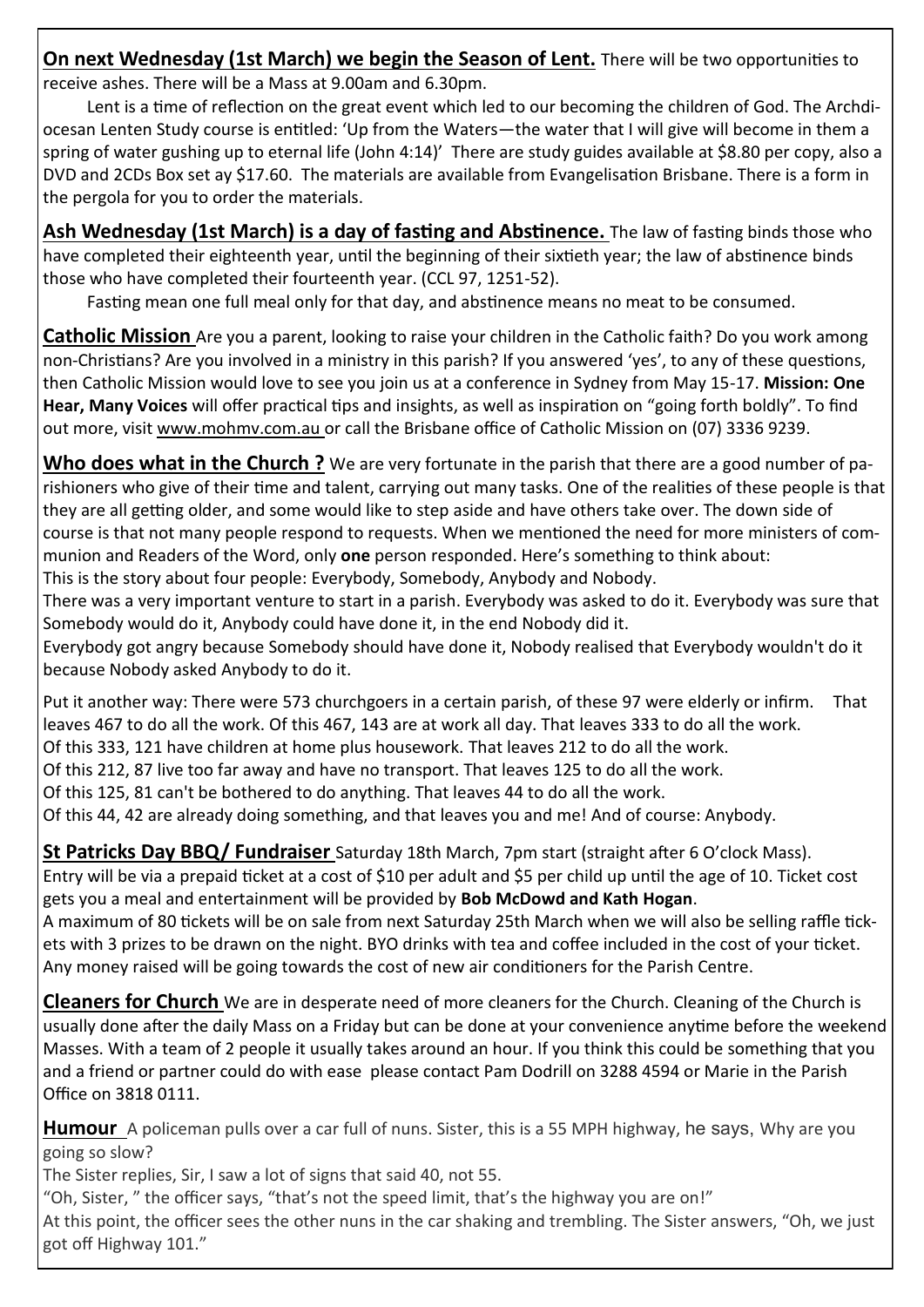#### Spirituality for Life



The voice of the Spirit speaking of gratitude, generosity, responsibility and increase



*Each one of you has received a special grace, so, like good stewards responsible for all these varied graces of God, put it out at the service of others." (1 Peter 4:10)* 

#### **February 19, 2017 - 7th Sunday in Ordinary Time.**

*"But I say to you, love your enemies and pray for those who persecute you…" Matthew 5:44* Love your enemies, easier said than done, no doubt. But, remember, the foundation of stewardship is prayer. When we are in close communication with God, it opens our heart and it turns our attention away from "me" and moves it towards God and others. It allows us to have a little more

empathy for "our enemy". When we pray for others, even "our enemies", maybe it softens their hearts as well. *(Accessed on 9th February 2017 from http://archstl.org/stewardship/page/bulletin-inserts)*

## **Stewards of the Church: Community and Stewardship**

How is the Church built up?

In a sense there are as many answers to that question as there are individual members with individual vocations.

But the overarching answer for all is this:

Through personal participation in and support of the Church's mission of

proclaiming and teaching, serving and sanctifying.

*Stewardship – A Disciple's Response. A Pastoral Letter on Stewardship.*

*Live in a manner worthy of the call you received, with all humility and gentleness, with patience, bearing with one another through love, striving to preserve the unity of the spirit through the bond of peace: one body and one Spirit, . . . (Ephesians 4:1-4).*

Giving my time and money to various charities makes me feel a real part of a community. Think of how powerfully we can transform our neighborhood, our cities, our nation, our world, if all of us shared an hour of our time or an hours worth of our money! We'd do serious damage to hunger, disease, sadness, loneliness, and oppression.

Already, the generosity of a small percentage does some significant things to alleviate all these ills. Catholic Relief Services, St. Vincent De Paul, Catholic Community Services, and many other agencies are leading the effort. This is what inspires me so about stewardship!

We have the power to change the world by working together. Working together we can make our neighborhoods, cities, nations, and the world a community imitating the love of Jesus.

#### **Questions**

What benefits have you received from sharing time with the Church?

How have you benefited by sharing your treasure with the Church and community?

As a community of people involved in different ministries, do we dare to try to find ways to challenge people to be disciples of Jesus, people of faith, people who will share their gifts with us? Could we not make this the primary commitment in all our ministries by preaching the challenge of faith? *Archbishop Thomas Murphy (South Sound Catholic Leadership Summit)*